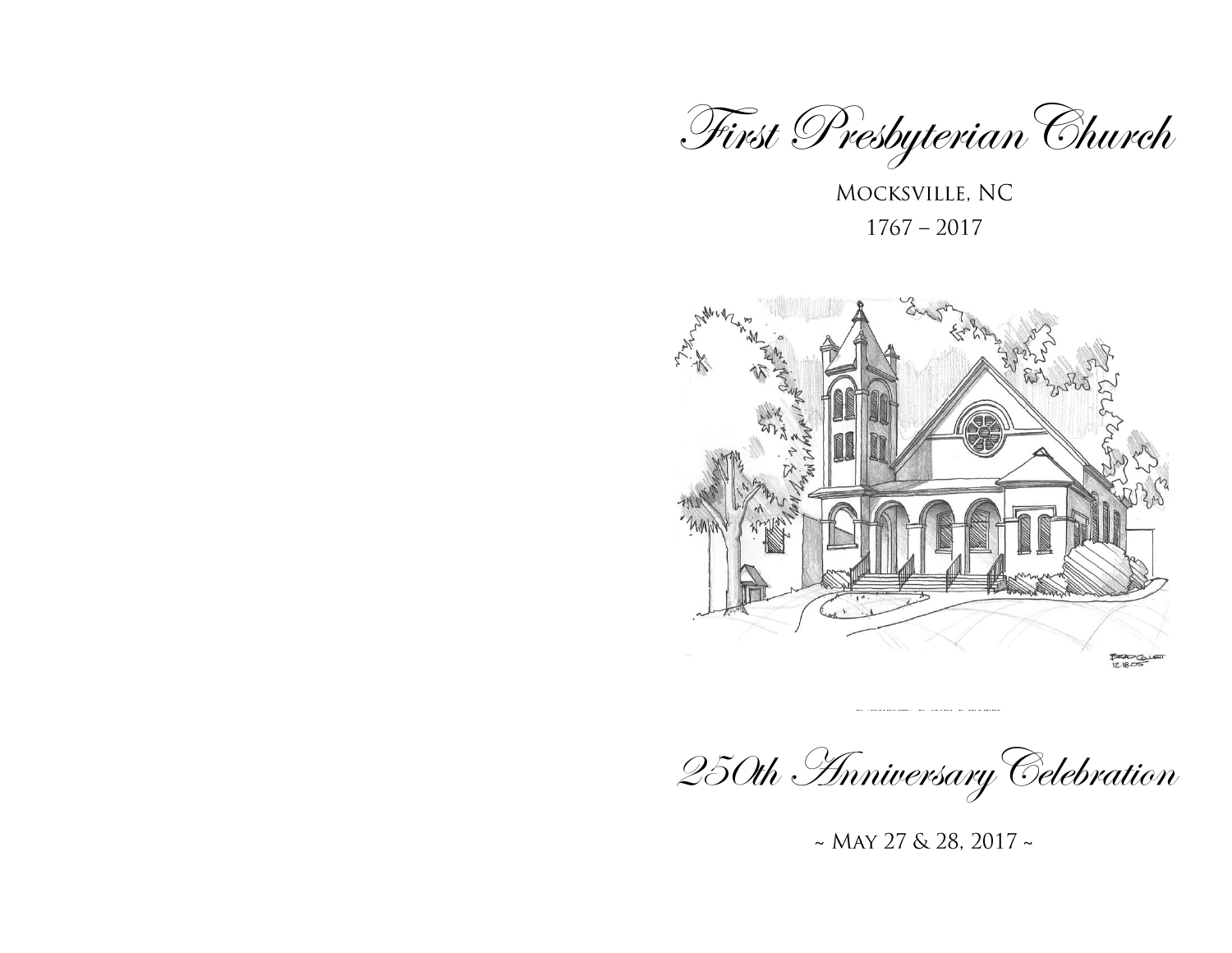

Gathering at Joppa

10:30 A.M.

WELCOME

**INVOCATION** 

**SPECIAL MUSIC** 

**SCOTLAND THE BRAVE** *John Hatcher, bagpipes*

*Traditional*

REV. DANA FRUITS

GREETINGS FROM N.C. PRESBYTERIAN HISTORICAL SOCIETY *Sam Martin, publicity chairman*

\*HYMNS

SPECIAL PRESENTATIONS

*\*HYMNS* 

A BRIEF HISTORY OF JOPPA CHURCH & CEMETERY

| SPECIAL MUSIC                                                       |                                                        | PRESBYTERIAN PICKERS |  |
|---------------------------------------------------------------------|--------------------------------------------------------|----------------------|--|
| <b>REFLECTIONS</b>                                                  | "I wonder if God<br>SINGS ALTO?"                       | ANNETTE GOARD        |  |
| SPECIAL MUSIC                                                       | <b>BLUEBELLS OF SCOTLAND</b><br>John Hatcher, bagpipes | Traditional          |  |
| <b>BENEDICTION</b>                                                  |                                                        | REV. DANA FRUITS     |  |
| $\sim$ Please join us for refreshments following the service $\sim$ |                                                        |                      |  |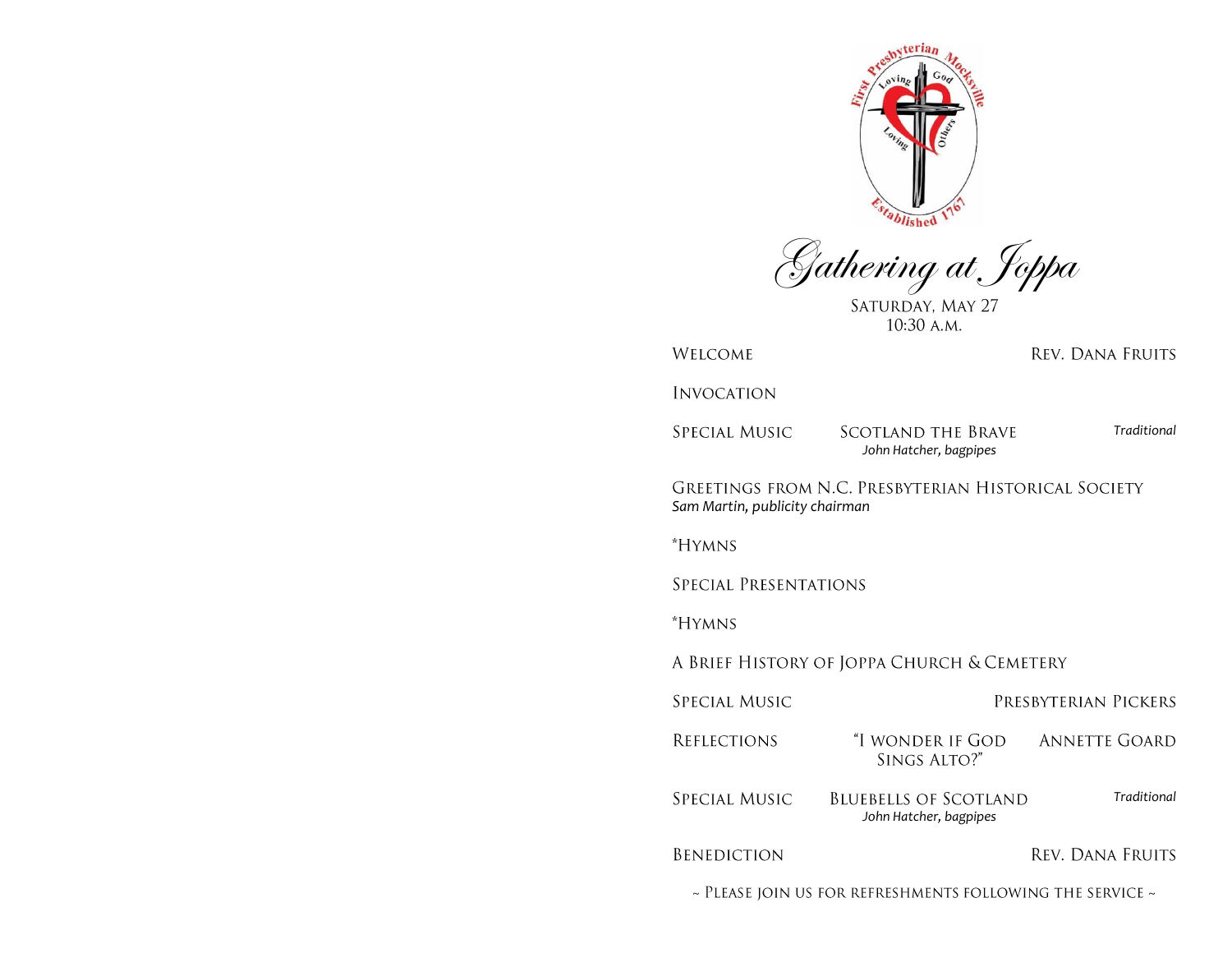250th *Anniversary* Celebration

 $10:30$  A.M.

# ASSEMBLE & PRAISE GOD'S NAME

| PRELUDE                                                                                                                                                                                                                                                                                                                                                                                                                                      | Grandeur<br><b>Bells of Praise</b> | K. Thompson       |  |  |
|----------------------------------------------------------------------------------------------------------------------------------------------------------------------------------------------------------------------------------------------------------------------------------------------------------------------------------------------------------------------------------------------------------------------------------------------|------------------------------------|-------------------|--|--|
| <b>WELCOME &amp; ANNOUNCEMENTS</b>                                                                                                                                                                                                                                                                                                                                                                                                           |                                    | REV. DANA FRUITS  |  |  |
| GREETINGS FROM PRESBYTERY                                                                                                                                                                                                                                                                                                                                                                                                                    |                                    | Rev. Sam Marshall |  |  |
| CHORAL CALL<br>to Worship                                                                                                                                                                                                                                                                                                                                                                                                                    | Celebrate the Day<br>Chancel Choir | P. Choplin        |  |  |
| <b>CALL TO WORSHIP</b><br>Rev. Sam Marshall<br>Lord, you have been our refuge<br>From one generation to another.<br>Before the mountains were brought forth, or the land and sea were born,<br>From age to age you are God.<br>Satisfy us by your loving kindness in the morning,<br>So we shall rejoice and be glad all the days of our life.<br>May the graciousness of the Lord our God be upon us,<br>And prosper the work of our hands. |                                    |                   |  |  |

**OPENING PRAYER** 

| *HYMN (projected)                                                                       | AURELIA |  |  |  |
|-----------------------------------------------------------------------------------------|---------|--|--|--|
| FOUNDATION                                                                              |         |  |  |  |
| In this special version of the beloved hymn, verses two and three speak of the rich     |         |  |  |  |
| history and future Christian witness of First Presbyterian Church. They were written by |         |  |  |  |

*FPC member Linda Barnette in honor of the church's 250th anniversary.*

# PRACTICES OF DISCIPLESHIP

*(unison)* **ANNETTE GOARD Merciful God, we confess that we have sinned against you in thought, word, and deed, by what we have done, and by what we have left undone.**

**We have not loved you with our whole heart and mind and strength. We have not loved our neighbors as ourselves. In your mercy forgive what we have been, help us to amend what we are, and direct what we shall be, so that we may delight in your will and walk in your ways, to the glory of your holy name. Amen.**

## \*ASSURANCE OF FORGIVENESS

| *HYMN #581                                                                                                                                                                                                                                                                                 | <b>GLORY BE TO THE FATHER</b>                           | <b>GLORIA PATRI</b>  |  |  |  |
|--------------------------------------------------------------------------------------------------------------------------------------------------------------------------------------------------------------------------------------------------------------------------------------------|---------------------------------------------------------|----------------------|--|--|--|
| *PASSING THE PEACE - Greet each other with Christ's peace.<br>Peace be with you.<br>And also with you.                                                                                                                                                                                     |                                                         |                      |  |  |  |
| *Hymn #401                                                                                                                                                                                                                                                                                 | Here In This Place                                      | <b>GATHER US IN</b>  |  |  |  |
| GATHERING OF THE CHILDREN &<br><b>REV. NEAL CARTER</b><br>THE LORD'S PRAYER<br>(Children of all ages are invited to stay in worship. Preschoolers - 1 <sup>st</sup> graders may go<br>downstairs for Children's Church following the Lord's Prayer.)                                       |                                                         |                      |  |  |  |
| The Offering<br>The offering bags used in today's service were hand-crafted by FPC member Barbara<br>Johnson. They are replicas of the collection bags used by our church in the late 19th and<br>early 20th centuries. The originals are on display in the hallway outside the sanctuary. |                                                         |                      |  |  |  |
| <b>OFFERTORY</b>                                                                                                                                                                                                                                                                           | Bright and Beautiful<br>Melissa Lynch, flutist          | arr. M. Hayes        |  |  |  |
| *DOXOLOGY                                                                                                                                                                                                                                                                                  | (GLORY TO GOD HYMNAL, #606)                             |                      |  |  |  |
| God's Word Read & Proclaimed                                                                                                                                                                                                                                                               |                                                         |                      |  |  |  |
| <b>ANTHEM</b>                                                                                                                                                                                                                                                                              | We Praise You, O GOD<br>Chancel Choir & Bells of Praise | A. L. Page           |  |  |  |
| PRAYER FOR ILLUMINATION                                                                                                                                                                                                                                                                    |                                                         | <b>CARL DAVIDSON</b> |  |  |  |
| First Lesson                                                                                                                                                                                                                                                                               |                                                         | <b>ACTS 1:6-14</b>   |  |  |  |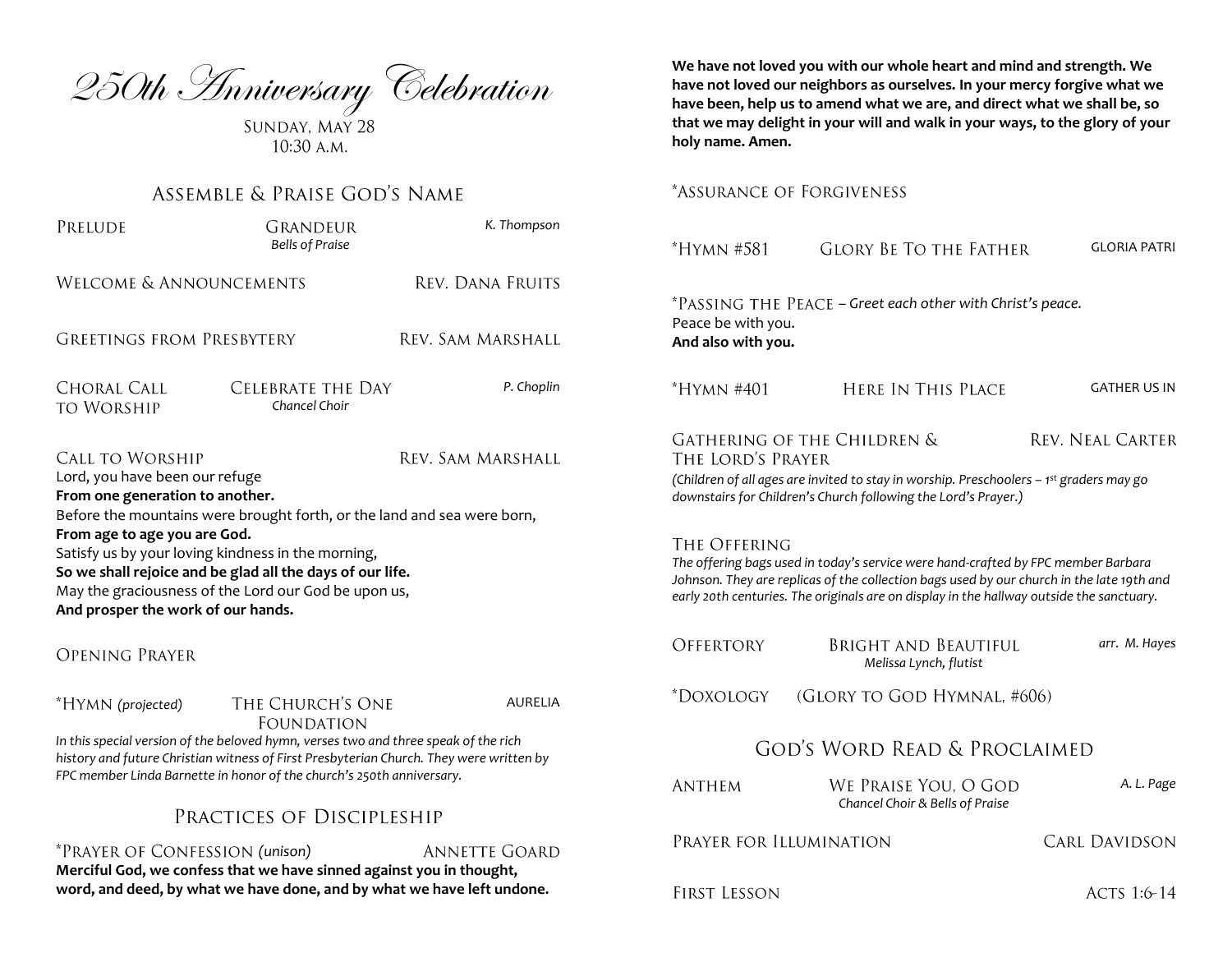| <b>SECOND LESSON</b>                                                                                                                                                                                                |                                                | JOHN 17:1-11                                                                                                               | ASSISTING                                                                                                                                                 |
|---------------------------------------------------------------------------------------------------------------------------------------------------------------------------------------------------------------------|------------------------------------------------|----------------------------------------------------------------------------------------------------------------------------|-----------------------------------------------------------------------------------------------------------------------------------------------------------|
| <b>SERMON</b>                                                                                                                                                                                                       | "CONGRATULATIONS;<br>NOW KEEP MOVING!"         | <b>REV. NEAL</b><br><b>CARTER</b>                                                                                          | THE REV. CYRUS BUSH has serve<br>since 2012. After receiving master's de<br>Southwestern Baptist Theological Ser                                          |
| <b>ANTHEM</b>                                                                                                                                                                                                       | THE QUESTION<br>Chancel Choir                  | J. Martin                                                                                                                  | establishing church music programs ir<br>Baptist and Moravian congregations.                                                                              |
| PRAYERS OF THE PEOPLE                                                                                                                                                                                               |                                                | REV. KAREN R. DUNN                                                                                                         | THE REV. DR. NEAL CARTER is th<br>Church in his hometown of Concord.<br>universities, he served First Presbyter<br>served congregations in Beulaville and |
| LITANY OF THANKSGIVING (projected)                                                                                                                                                                                  |                                                |                                                                                                                            | for St. Andrews Presbyterian Universi<br>daughter, Candace.                                                                                               |
| *HYMN #326                                                                                                                                                                                                          | FOR ALL THE SAINTS                             | <b>SINE NOMINE</b>                                                                                                         | CARL DAVIDSON joined First Presb<br>the following year. He has served as C                                                                                |
| <b>GO IN GOD'S NAME</b>                                                                                                                                                                                             |                                                |                                                                                                                            | Personnel and Finance Committee, in<br>Pulpit Nominating Committee that sel                                                                               |
| <i>*Charge &amp; Benediction</i><br><b>REV. SANDIE GREENE</b><br>Go in peace to love and serve the Lord, rejoicing in the power of the Holy<br>Spirit. Alleluia! Amen.                                              |                                                |                                                                                                                            | current pastor. He is married to Debbi<br>Presbyterian.                                                                                                   |
|                                                                                                                                                                                                                     |                                                |                                                                                                                            | THE REV. KAREN RICHARDSON                                                                                                                                 |
| <i>*CONG. RESPONSE</i>                                                                                                                                                                                              | HERE I AM, LORD                                | <b>HERE I AM</b>                                                                                                           | the Creation Justice Network of the S<br>Church of Christ, as well as program a                                                                           |
| *POSTLUDE                                                                                                                                                                                                           | <b>AMAZING GRACE</b><br>John Hatcher, bagpiper | AMAZING GRACE                                                                                                              | School of Divinity Food, Faith and Eco<br>daughter of Pastor Emeritus Leland A<br>Richardson. Karen lives in Asheville w                                  |
| *Congregation standing (as you are able)                                                                                                                                                                            |                                                |                                                                                                                            | THE REV. DANA FRUITS is the cur                                                                                                                           |
|                                                                                                                                                                                                                     | * * * * * *                                    |                                                                                                                            | graduate of Hood Theological Semina<br>and served as associate pastor of St. /                                                                            |
| The flowers in the sanctuary today are given by Jack and Dorothy Corriher in<br>memory of Joe Hemrick and all the other saints who have worshipped and<br>served in our church, and who from their labors now rest. |                                                | coming to First Presbyterian as an inte<br>the church's 26th permanent pastor in<br>have two children, Kendrick and Allie. |                                                                                                                                                           |
| * * * * * *                                                                                                                                                                                                         |                                                |                                                                                                                            | ANNETTE ECKERD GOARD was b<br>at First Presbyterian. Widowed in 200                                                                                       |
| ومنسوم وملدمشين بالمكسوم بتعاوي ومكالملا والمساويات والمستحلف والمشاور والمتواطن                                                                                                                                    |                                                |                                                                                                                            | and is now certified to receive a                                                                                                                         |

*Please join us in the Fellowship Hall for a reception following the service. Memorabilia from the church's history is on display throughout the building.*

# IN WORSHIP

d as choir director at First Presbyterian egrees in divinity and music from minary, he spent eight years n South Korea. He has also served

he pastor of Rocky River Presbyterian A graduate of Duke and Princeton ian from 1998 to 2004. He has also d Laurinburg, and was campus chaplain ity. He and his wife, Deb, have one

byterian in 1995 and became an Elder Llerk of Session and as chairman of the addition to serving as chairman of the lected the Rev. Dana Fruits as our ie Davidson, a lifelong member of First

DUNN is the founder and director of outhern Conference of the United Issistant for the Wake Forest University Iogical Well-Being program. She is the a. Richardson and Juanita ith her two sons, Dylan and Roan.

rrent pastor of First Presbyterian. A ary, she worked in children's ministry Andrews Presbyterian Church before erim pastor in 2011. She was installed as n 2013. She and her husband, Kevin,

oorn, baptized, confirmed and married 6, she entered Duke Divinity School in 2013 and is now certified to receive a call within the PC(USA). Annette is presently serving as a chaplain resident at UNC Hospital in Chapel Hill. She has two sons, John and James.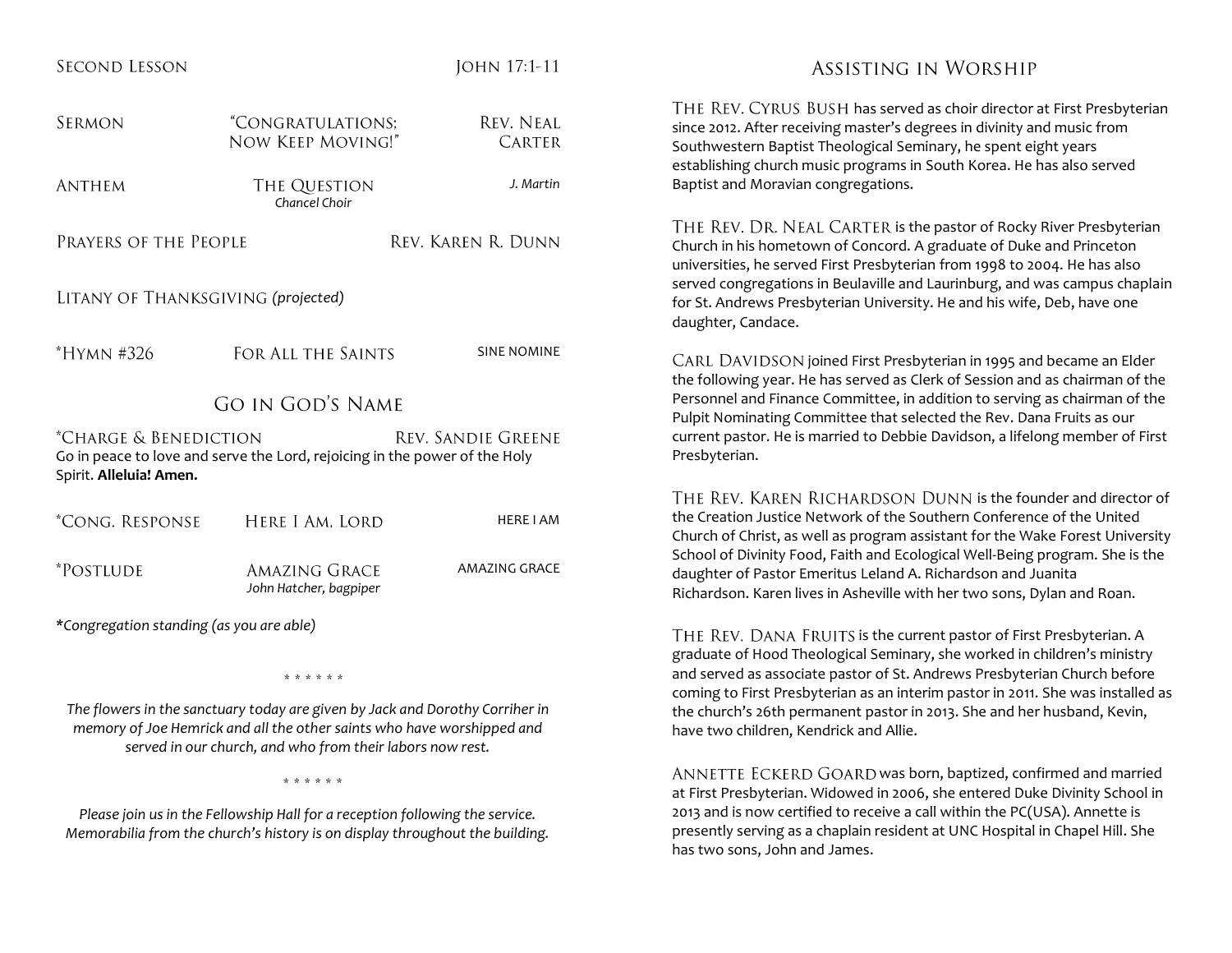THE REV. SANDRA GREENE has been active at First Presbyterian Church since 1985. After a 20-year teaching career, she graduated from the Wake Forest University School of Divinity in 2005 and became a board-certified chaplain and Association for Clinical Pastoral Education supervisor. She founded the Clinical Pastoral Education residency program at Centra Health in Lynchburg, Va., where she has been a CPE manager since 2012.

JOHN HATCHER was choir director of First Presbyterian and a French teacher at Davie High School from 1965 to 1967. He fondly remembers being present for the church's 200th anniversary. Since moving to Southern Pines in 1967, he spent the rest of his teaching career at Sandhills Community College as a professor of French and Spanish. Now retired, he is involved in musical activities in the community and his church. He continues his business as a registered piano technician.

GRAY KING has served as organist and accompanist at First Presbyterian since 2009. The son of a Baptist minister, he grew up playing the piano in his father's church. He has served as organist, choir director and accompanist with several area congregations.

THE REV. SAM MARSHALL is General Presbyter of Salem Presbytery. He previously served 25 years as a pastor in Mississippi and five years as an Interim Presbytery Executive in Tennessee and western North Carolina. He and his wife, Cecilia, have two children, Anne and Hallie, both of whom live in Mississippi.

A Brief Historical Account

FIRST PRESBYTERIAN CHURCH MOCKSVILLE, NORTH CAROLINA  $\sim$  1767 - 2017  $\sim$ 

#### **EARLY YEARS**

First Presbyterian Church traces its roots to a small log meetinghouse adjacent to Joppa Cemetery in the "Forks of the Yadkin," just a few miles from present-day downtown Mocksville. The first official mention of this group of worshippers can be found in the meeting minutes of the Synod of Philadelphia and New York from May 1767, when the congregation submitted a request for a supply minister. However, they could have been gathering for worship as early as January 1765, when Daniel Boone's father, Squire Boone, was buried in the nearby cemetery.

In May 1789, records refer to the church as Joppa – a Biblical word meaning beautiful – for the first time. Three years later, the congregation received its first permanent pastor, the Rev. J.D. Kilpatrick. A frame building replaced the original log church in 1793.

The church was without a pastor for 30 years, during which time it was served irregularly by itinerant ministers and catechists. In November 1827, the Rev. William A. Hall came to serve Joppa and Unity churches. Sessional records, which began in 1832, show a membership of 29. From 1832-35, 49 communicants were added, reflecting the evangelistic zeal of Mr. Hall and the growth of Mocksville, the new county seat of Davie, created in 1836.

#### **MOVE TO MOCKSVILLE**

The minutes of the Session are scant and do not mention the Joppa congregation moving to Mocksville, probably in 1834. A letter written by the Rev. S. Milton Frost in 1899 states that when the church moved, "the children and young people met early at the house of Rev. W.A. Hall … formed in line two by two, and marched to the new church … singing 'Come ye that love the Lord.'" It is believed that a vacant house near the old brick schoolhouse building at 537 Salisbury Street served as a temporary church. Tradition tells that the schoolhouse was also used by the church.

In 1840 an imposing brick sanctuary with a pleasing interior was erected on the present site. This era also witnessed the beginning of Sunday School, the election of deacons, and the collection of offerings for missions and benevolent causes.

After the Civil War, many of the church's African-American members left to establish what is now Second Presbyterian Church. Membership at Joppa dropped from 59 to 30. The next year, in 1868, the name of the church was changed from Joppa to Mocksville Presbyterian Church.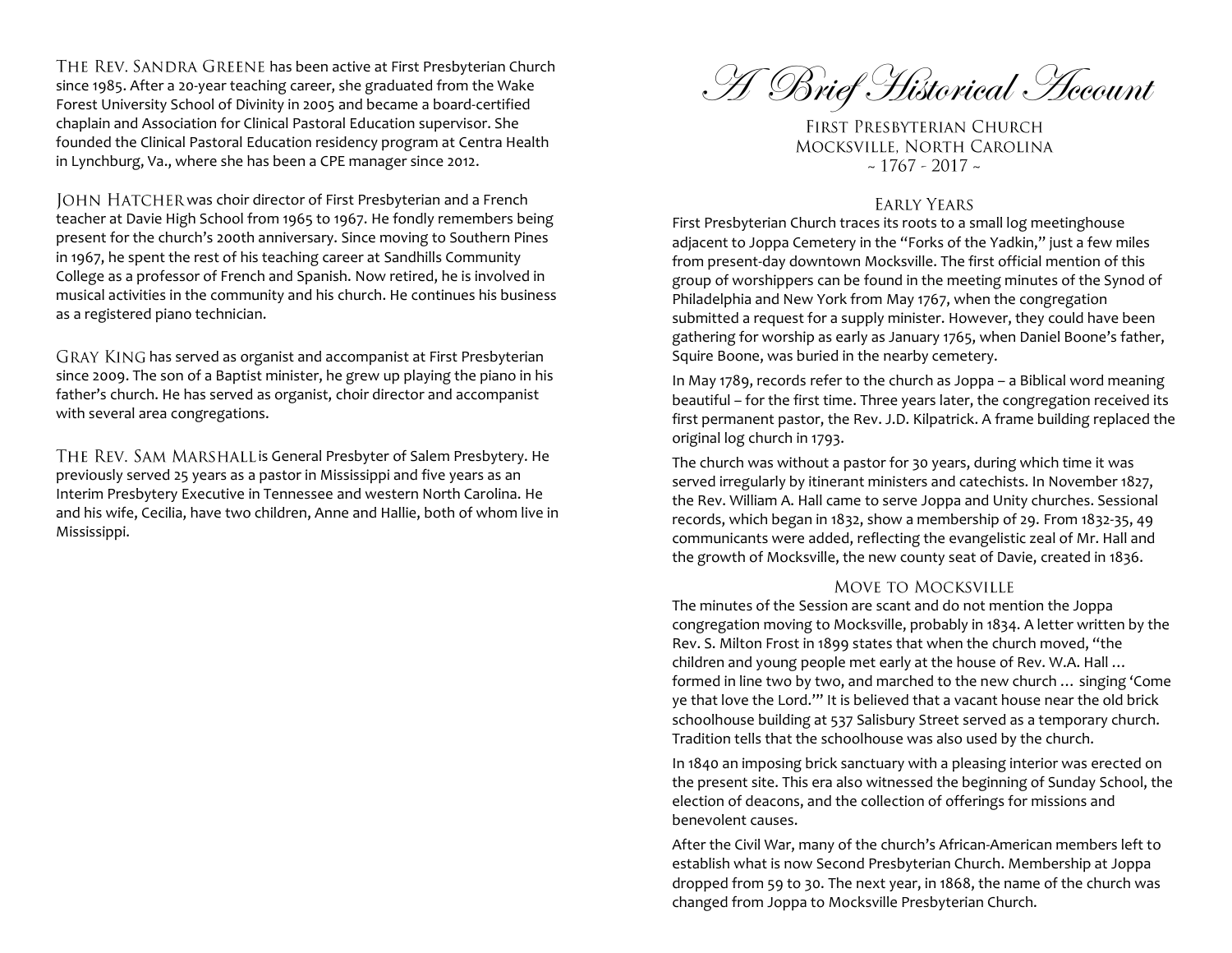## **GROWTH & PROGRESS**

The church grew steadily during the first half of the 20th century, with membership doubling to 112 between 1900 and 1945. The present sanctuary, standing on the 1840 foundation stones, was built in 1905. At the same time, longtime members T.B. and Jessie Bailey donated the funds to build the Bailey Sunday School Annex, named in memory of their three daughters, Sarah, Evelyn and Annie. In 1928 a frame fellowship building, the "Hut," was built on the site of the present Fellowship Hall.

The post-World War II years witnessed a tide of progress in Mocksville and the surrounding area. This renaissance impacted the church, with membership, financial giving and community involvement accelerating rapidly during the tenures of the Revs. E.H. Gartrell (1947-50) and Paul H. Richards (1951-57). During Mr. Richards' ministry, the present manse and the educational building were built, and preliminary plans were begun for the renovation of the sanctuary. A rotation plan for deacons became effective, and midweek prayer services were scheduled. The Sunday School, choir, and some programs and organizations were restructured and/or begun.

The Rev. William F. Long became pastor and choir director of the church Jan. 1, 1958. The renovation of the sanctuary and the chancel-area addition were completed the same year, and renovations were made to the Hut. An Outreach Committee functioned, and the congregation voted to adopt a rotation plan for elders. A significant development in the benevolent program of the church began in 1959 when the congregation voted to assume one-third salary support for a missionary couple. Today, the church designates a yearly missions offering toward the support of Les and Cindy Morgan in Bangladesh and Leisa Wagstaff in South Sudan.

In 1962 the Rev. James E. Ratchford was installed as pastor. During Mr. Ratchford's ministry, a children's message became part of the Sunday worship service, an evening fellowship for grades 4-6 was organized, and a Maundy Thursday Communion Service and the receiving of new communicant members became part of the Holy Week services. For several months in 1963-64, the church sponsored a Cuban refugee couple. In 1967, a spacious Fellowship Hall was built to replace the Hut.

First Presbyterian celebrated its 200th anniversary in 1967 with a week of special worship services, a historical pageant, and dinner on the grounds, among other activities. Four of the five living former pastors participated in the celebration, including the Revs. W.I. Howell (1932-35), W.C. Cooper (1936- 43), Paul H. Richards (1951-57), and William F. Long (1958-62).

## THE RICHARDSON YEARS

In January 1970, the Rev. Leland A. Richardson became pastor of First Presbyterian. His ministry represented more than a quarter-century of growth and progress for the church and its total program of Christian

witness. Membership and financial giving increased, the physical building was updated and improved, and world and local mission work were prioritized.

In 1972 the church purchased a custom-built pipe organ for the sanctuary. The console was later moved to the left side of the chancel area to provide room for enlarging the choir seating area. Thirty years later, the console and piano were moved again, this time to the right side of the chancel, to allow the choir seating to be repositioned facing the congregation.

The sanctuary was air conditioned in 1977, and soon afterward pew cushions were purchased and the first sound system installed. A Capital Funds Campaign initiated in 1987 was used for redecorating Sunday School facilities, updating lighting and air conditioning, and renovating spaces for a new office and choir room.

Several changes were made in church leadership during Mr. Richardson's tenure, as well. In 1972, Ethel Mando became the first woman to be voted into church office. The congregation adopted the Unicameral System and discontinued the Board of Deacons in 1975.

In 1980, the congregation sponsored a young Laotian refugee couple and their baby daughter, providing them a furnished home and any assistance they needed to start a new life in the United States. Four years later, the church sponsored a Cambodian family with four small children, and in 1986 and 1987 assisted two more families.

Continuing the church's involvement in missions, the congregation joined with several area churches in 1990 to help electrify and repair a small hospital in Mwandi, Zambia. First Presbyterian raised about \$10,000 for supplies, and later raised \$12,000 to send four members – Terry and Sandra Johnson, Joe Hemrick, and Sandie Greene – to work on the hospital. In August 1992 the congregation assisted Terry Johnson and Joe Hemrick to return to Mwandi to plan for an additional project.

First Presbyterian Church celebrated its 225th anniversary in October 1992 with special worship services, receptions, a historical pageant, the renovation of the Church Parlor, and the publication of a cookbook. Several former ministers and members of Presbytery participated in the activities, including the Revs. William Long, Leland Richardson and Paul Richards; General Presbyter John M. Handley; and Ruling Elder Price H. Gwynn, former moderator of the General Assembly.

At the eleven o'clock worship service on Jan. 19, 1997, the Rev. Leland A. Richardson announced that he was retiring from active ministry effective June 30. His 27-year pastorate of First Presbyterian Church, the longest in its history, had been a successful and rewarding experience for him and the congregation, as well as the community.